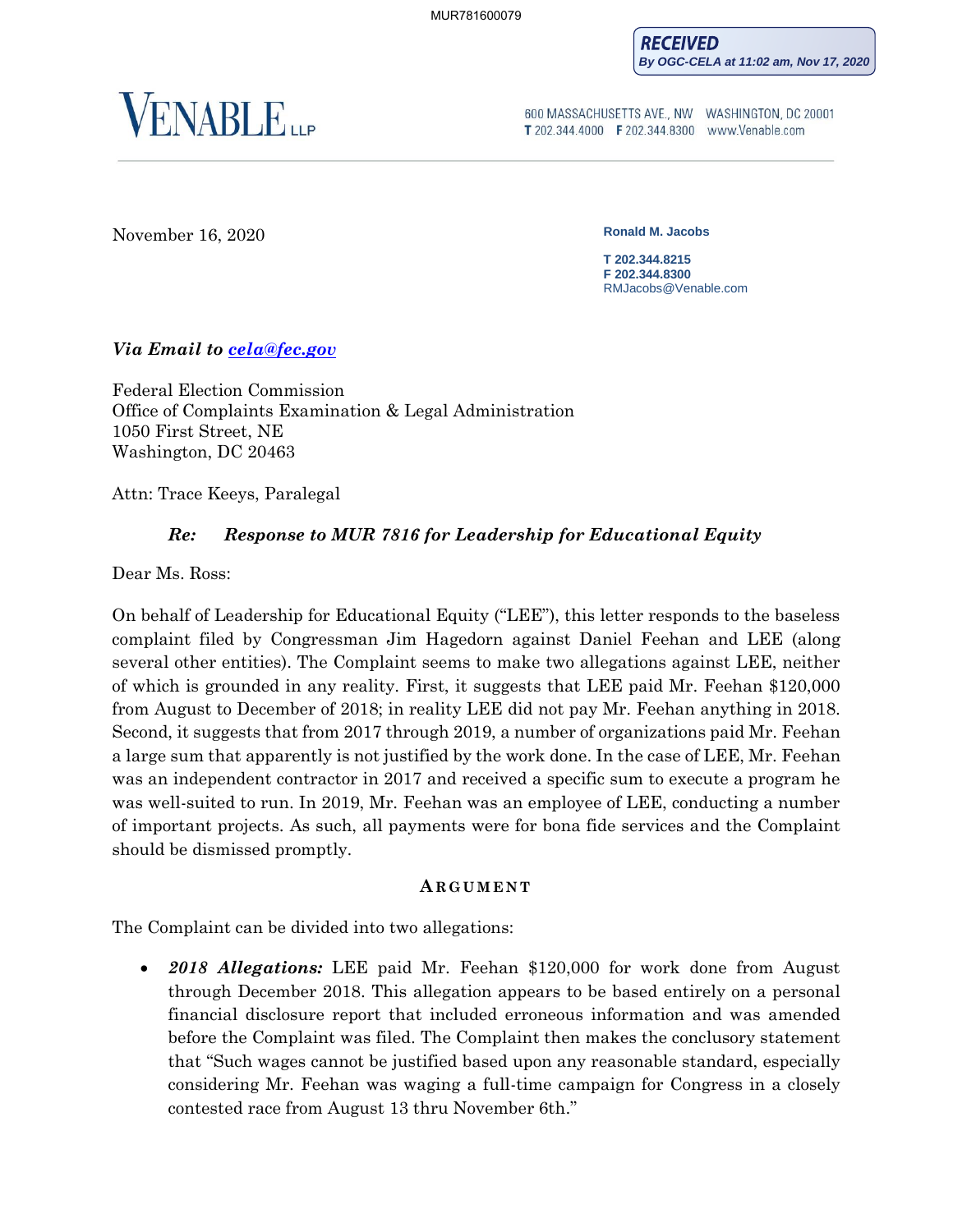

> • *Multi-Year Allegations:* The Complaint also alleges that "Mr. Feehan was paid more than \$475,000 to run for Congress by several entities over a two-year period, 2017-19." It then makes the naked assertion that "[b]ecause it appears unlikely that Mr. Feehan performed bona fide work for these payments, I am bringing this matter to the *Federal* Election Commission for investigation." The only "evidence" that is presented to support the is a statement about how Mr. Feehan denied receiving funds "during a two-year period" (the period is not specified in the complaint) during a debate and a statement about a newspaper interview in October 2019 asking about what work he had done since the 2018 election.

Nothing more is included in the Complaint to suggest that Mr. Feehan did not do work for LEE. Just speculation, conclusory statements, and irrelevant debate answers and newspaper interviews. Nonetheless, based on these two allegations, the Complaint asks the Commission to "determine if Dan Feehan has or has not taken unlawful campaign contributions" and whether he was given money "in a scheme to pay him to run for Congress."

But that is not what the Commission is supposed to do. Rather, the Commission is tasked with the job of determining whether there is a "reason to believe" a violation of the Act occurred. It may do so only if a complaint sets forth sufficient specific facts, which, if proven true, would constitute a violation of the  $Act.1$  Unwarranted legal conclusions from asserted facts or mere speculation will not be accepted as true and the Commission will dismiss a complaint when allegations are refuted with sufficiently compelling evidence.<sup>2</sup> Complaints that state charges "only in the most conclusory fashion," without supporting evidence, are dismissed by the Commission. *In re Fed. Election Campaign Act Litig.*, 474 F. Supp. at 1047. And where "the record did not suggest" a violation had occurred and "respondents' answers to the complaint adequately refuted the complainant's allegations as to any presumed," dismissal is likewise warranted. *Democratic Senatorial Campaign Comm.*, 745 F. Supp. at 744.<sup>3</sup>

<sup>1</sup> *See* 11 C.F.R. §§ 111.4(a), (d).

<sup>2</sup> *See* Statement of Reasons of Commissioners Mason, Sandstrom, Smith, and Thomas, MUR 4960 (Dec. 21, 2001).

<sup>3</sup> The Commission's Guidebook explains that "a no reason to believe finding would be appropriate when (1) a violation has been alleged, but the respondent's response or other evidence demonstrates that no violation has occurred, (2) a complaint alleges a violation but is either not credible or is so vague that an investigation would be unwarranted, or (3) a complaint fails to describe a violation of the Act."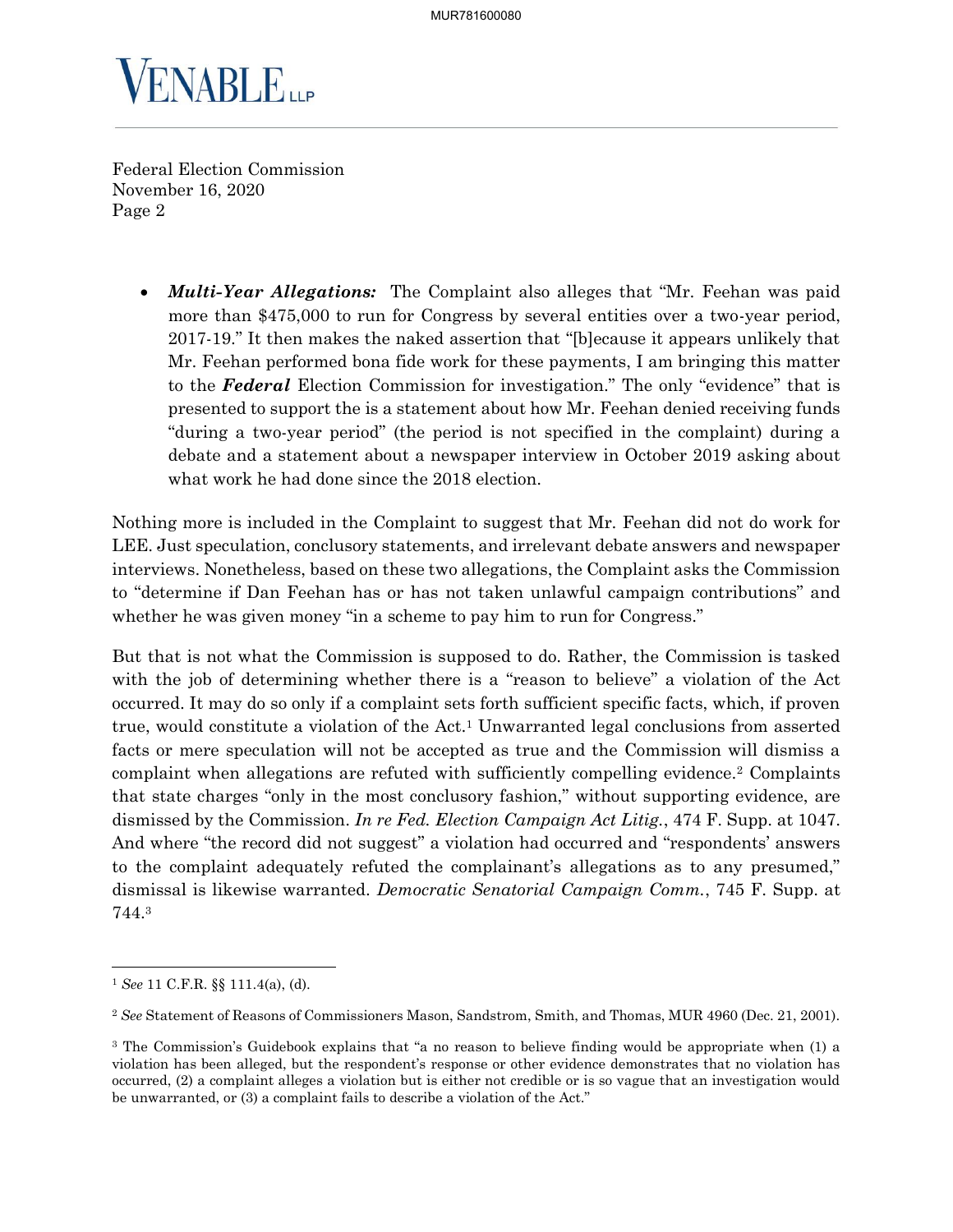

The allegations made in the Complaint are both factually and legally flawed and do not support a reason to believe finding in this matter under this standard for two reasons. First, LEE did not pay Mr. Feehan during the period in 2018 at all. Second, when LEE did pay Mr. Feehan, in 2017 and 2019, it was for services that he performed, once as a contractor and once as an employee. Accordingly, the Complaint should be immediately dismissed.

# **I. LEE Did Not Pay Mr. Feehan at all in 2018.**

LEE is a nonprofit leadership development organization inspiring and supporting a network of civic leaders to end the injustice of educational inequity. Through one-on-one coaching, fellowships, workshops and resources, LEE works to develop and inspire its members individually and collectively to serve as a transformative force for and with students, communities and the broader movement for educational equity. As discussed below, in furtherance of its mission, LEE paid Mr. Feehan for services in 2017 and 2019, but not in 2018.

The Complaint's allegations about 2018 compensation are based on Mr. Feehan's 2019 personal financial disclosure candidate report filed on October 31, 2019. In the report, which covers the period of roughly January 2018 to September 2019, Mr. Feehan indicated he had been paid \$120,000 in each of 2018 and 2019.**<sup>4</sup>** However, he filed an amended report on September 28, 2020, showing that he had been paid \$120,000 only in 2019 and nothing in 2018.**<sup>5</sup>**

As such, at least with respect to LEE, the first allegation, that LEE highly compensated Mr. Feehan during some or all of 2018, is factually wrong. As such, there is no possible way that the Commission can find reason to believe with respect to that allegation.

## **II. The Payments LEE Made in 2017 and 2019 Were for Bona Fide Services Provided.**

The Complaint's second allegation is that Mr. Feehan was paid "to run for Congress by several entities over a two-year period, 2017-19." Setting aside that this is a three-year period

<sup>4</sup> Candidate Financial Disclosure for D. Feehan (2019), https://disclosures-clerk.house.gov/public\_disc/financialpdfs/2019/10029720.pdf

<sup>5</sup> Amended Candidate Financial Disclosure for D. Feehan (2020), https://disclosuresclerk.house.gov/public\_disc/financial-pdfs/2019/10039145.pdf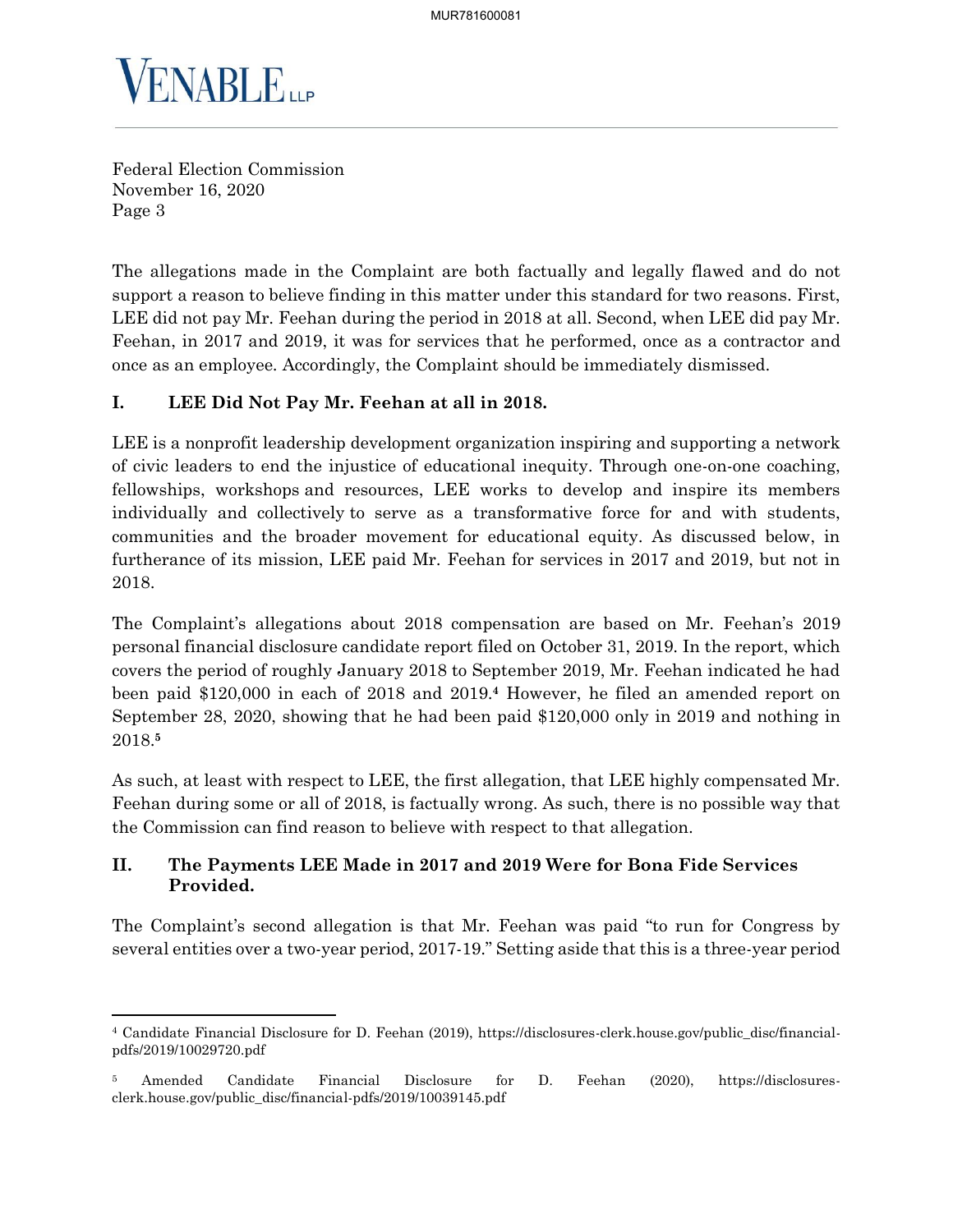

(2017, 2018, and 2019), the money that LEE paid Mr. Feehan was for services (2017) and employment (2019) that he performed for LEE.

Under Commission regulations, payments to a candidate by a third party are considered a contribution unless the payment would have been made irrespective of the candidacy.<sup>6</sup> Payments specifically for compensation are considered contributions unless:

- (a) The compensation results from *bona fide* employment that is genuinely independent of the candidacy;
- (b) The compensation is exclusively in consideration of services provided by the employee as part of this employment; and
- (c) The compensation does not exceed the amount of compensation which would be paid to any other similarly qualified person for the same work over the same period of time.<sup>7</sup>

If compensation during an election cycle results from *bona fide* employment, it is considered part of the candidate's personal funds and is not a contribution.<sup>8</sup> LEE's compensation to Mr. Feehan satisfies all three prongs of this test.

The Complaint focuses extensively on the amount of compensation for 2018 to argue that it was excessive for any work performed. As set forth above, Mr. Feehan did not work for LEE in 2018 and was not compensated by LEE in 2018, and so those allegations are without any merit. Outside of the 2018 period, there is nothing in the Complaint, other than unsupported speculation, that the payments LEE made to Mr. Feehan in 2017 or 2019 were impermissible.

Given the lack of any supporting evidence for the assertion that there were not bona fide services provided, LEE simply responds: there were.

LEE first engaged Mr. Feehan as an independent contractor in May 2017. Mr. Feehan was one of nearly 150 contractors or vendors who were retained to provide project-based services for LEE. Mr. Feehan's project, implementing a leadership development program for veterans, was well suited for Mr. Feehan, a former member of the military and former Acting Assistant

<sup>6</sup> 11 C.F.R. § 113.1(g)(6).

 $7 \text{ Id. } \S$  113.1(g)(6)(iii).

<sup>8</sup> 11 C.F.R. § 100.33(b)(1).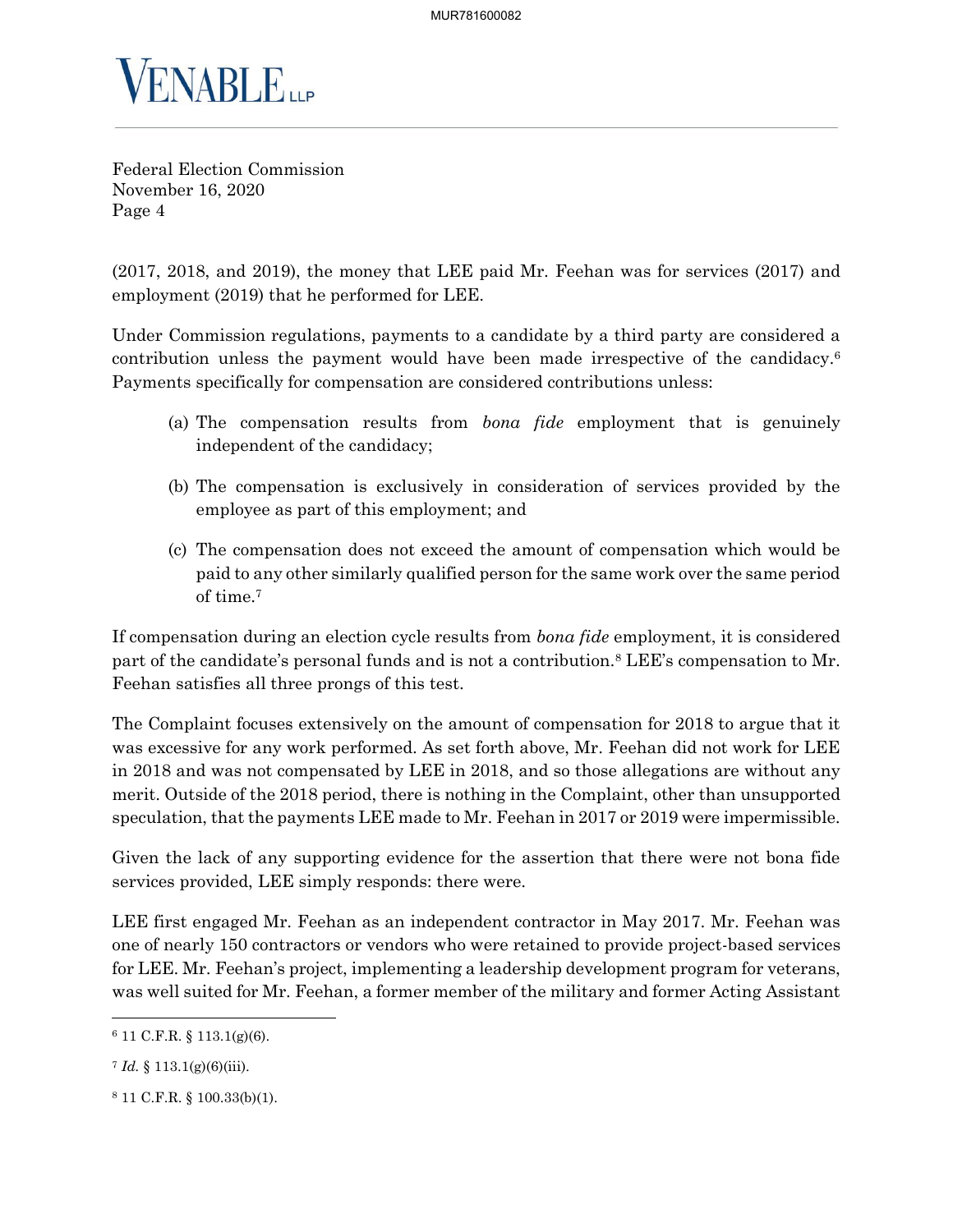

Secretary of Defense. His compensation was reported on his personal financial disclosure reports and disclosed to the IRS on a W-9.

This contract was signed before he announced his intent to run for Congress in 2018, and the work was completed in calendar year 2017. This timing demonstrates that LEE's compensation to Mr. Feehan stems from "bona fide employment," conducted "genuinely independent of his candidacy."<sup>9</sup>

After his unsuccessful run for Congress in 2018, LEE hired Mr. Feehan as a temporary employee from May 1, 2019 to September 30, 2019. He left LEE before he announced his 2020 run for Congress in October of 2019. He worked on a number of projects important to LEE, filled out timecards, and provided reports of his work. All of his work was in areas where he had relevant skills and knowledge. His compensation was disclosed on his personal financial disclosure report and disclosed to the IRS on a W-2.

Beyond the timing of his work, the nature of Mr. Feehan's engagements show that LEE very clearly hired and retained him for his skills and attributes, not his candidacy. In Advisory Opinion 2013-03, an individual who was exploring a potential federal campaign resigned her job with a nonprofit while the nonprofit retained her as a paid consultant because of her knowledge of the organization and its goals, her expertise and background, and her skills as a mentor. The Commission concluded that these reasons for retaining the consultant had nothing to do with her candidacy, and therefore the fees paid to her after she became a candidate would not be a prohibited contribution.<sup>10</sup> So too here.

The Complaint offers absolutely no information to undermine the contributions or value Mr. Feehan may have made to LEE during the course of his engagements and the Commission should not second-guess LEE's determination of the appropriateness of the relationship or its fees. Nor does the Complaint provide anything other than speculation as to the reasonableness of his compensation. LEE paid him what it thought his services were worth. As such, the second allegation is also baseless and must be dismissed.

<sup>9</sup> *See* General Counsel's Report at 11, MUR 5571 (Tanonaka for Congress) (noting that the consulting arrangement between the candidate and the company predated the candidate's announcement of candidacy).

<sup>10</sup> Advisory Op. 2013-03 (Bilbray-Kohn); *see also* Factual & Legal Analysis, MUR 6853 (Weston Wamp for Congress); General Counsel's Report at 8-9, MUR 5014 (Jeff Flake for Congress) (referencing the candidate's business contacts, lobbying experience, networking, and other relevant skills as reasons why a *bona fide*  relationship existed).